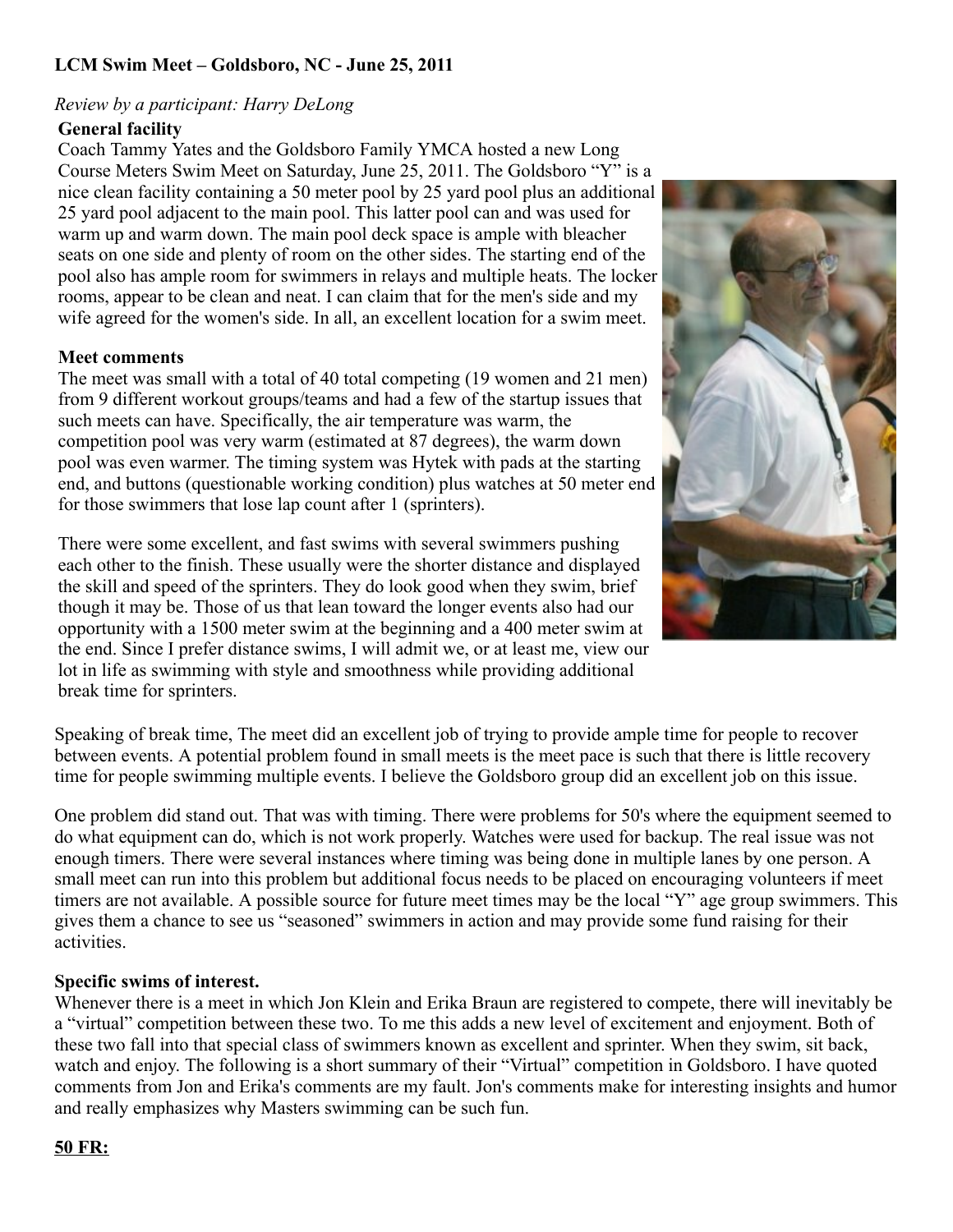- Erika went off well and did her usual, good breakout and swam high the distance. Some problems with the timing system, so a watch time was used. She went 26.65
- Jon went 27.07. **"Got off the blocks well but went a smidge too deep and took my first stroke underwater. Felt pretty good, no breaths. Erika went 26.65 ( I thought I saw money change hands (:- >) with her personal timer Hans Van Meeteren)." Still it is what it is.**

*Erika 1, - Jon 0*

# **50 BA:**

- Erika went 31.73 and started well, swam well, and finished well. I'll comment that her hand entry was some of the best she has done. She has been working to correct an over reach problem with BK. See event fast swimmers can use stroke correction.
- Jon went 33.52. **"I slipped on the wall and was a body length behind the field that seemed a bit off in time. Felt decent once I was actually swimming and then pulled my searching for the flags, getting off line, running into the ropes, and gliding into the wall finish routines to make it a perfectly dreadful race."**

*Erika 2, - Jon 0*

# **50 FL:**

- $\bullet$  Erika went 30.26.
- Jon went 29.07. **"Good start, felt strong, no breaths. ½ way through the race I said to myself why don't you kick faster, and I did. Would be nice if I thought of that sooner. Finish was terrible as I planted my face into the wall with a gimpy last stroke. The timer told me I went 28.28 which would have been faster than the two younger guys in my heat but I know they beat me. The scoreboard said 29:07. I'll have to pay the timer more next go round."**

*Erika 2, - Jon 1*

# **100 BA::**

- Erika decided to sit this one out. Too many events to close together. The benefit of this break shows in the 100 FR.
- Jon went 1:11.28. **"I am careful on the start, my eyes are focused like a laser beam on the ceiling tiles, I do not go off line, my stroke is beautiful, I am not fast."**

# *Erika 2, - Jon 2*

# **100 FR::**

- Erika went 59.33 and looked awesome. Heat was taking a toll on the return 50, but she kept it together. A little glide at the end, but still an outstanding swim and time.
- Jon went 1:03.54. **"Swam the best I could but my arms felt a little rubbery, not much zip. Erika thoroughly abused me going 59.33 with a very legitimate touchpad timing system finish, I guess she really did swim fast. Erika takes the series 3-2 and she now moves on to the USA Sectionals in Cleveland while I go back to the drawing board."**

*Erika 3, - Jon 2*

Love it! Two outstanding swimmers with excellent upbeat attitudes in support of the sport!

### **Final comments**

I feel this was a meet in an excellent facility and it has the potential to be one of the best meets for North